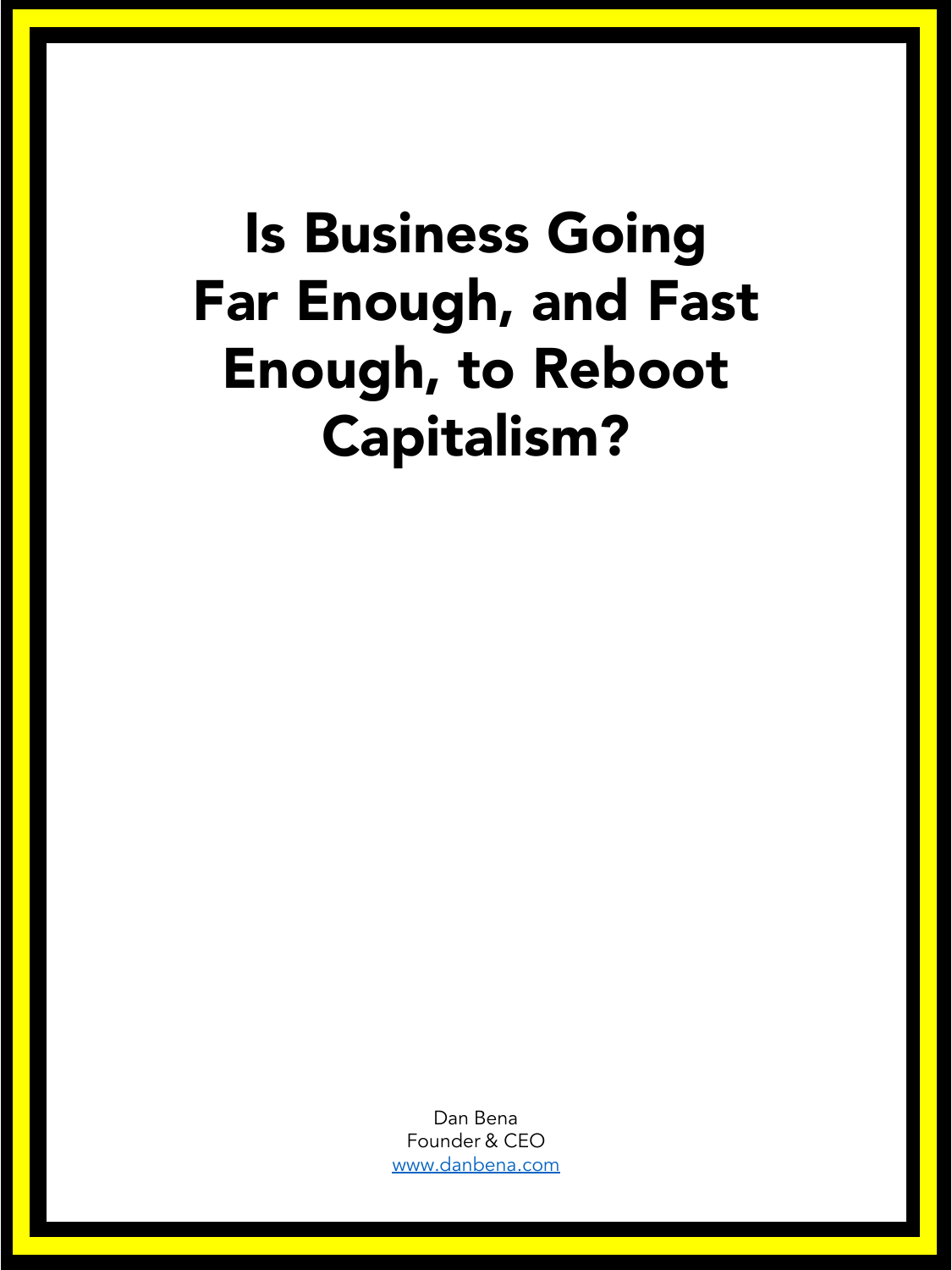## "*When I want to understand what is happening today, or try to decide*

*what will happen tomorrow, I look back."*

--Omar Kayyam, in The Rubaiyat

As we begin the "2020s," looking back over the last decade—even the last year—we have seen a tremendous ground swell of activity by diverse businesses across the world in the area of corporate "purpose." COVID-19 understandably has caused many companies to divert or redeploy just how they implement their purpose (for example, shifting to direct economic support of employees as opposed to perhaps supporting a program related to watershed management), but companies have ["stepped up" in formidable numbers. For more detail, have a look at the](https://www.wbcsd.org/WBCSD-COVID-19-Response-Program) COVID-19 Response Program microsite developed by the World Business Council for Sustainable Development (WBCSD), which includes many examples of company responses across sectors and across disciplines.

Before the pandemic turned the world upside down, arguably, one of the most potent catalysts for that increase in corporate commitments, campaigns, and strategy redesigns to align more fully with the company's purpose was the letter to CEOs issued by Blackrock CEO, Larry Fink. Admittedly, in the "carrot and stick metaphor," Fink wields a big "stick" to motivate companies, given that Blackrock [reported](https://ir.blackrock.com/files/doc_financials/2019/Q4/BLK-4Q19-Earnings-Release.pdf) just over \$7.4 trillion in managed assets as of the last quarter of 2019. But this is about more than a big stick; the "carrot" is perhaps even more appealing—or should be to companies. Purpose isn't about being punitive; it's quite genuinely about maximizing opportunities for long-term growth. Done properly, it will help provide an interconnected global environment in which businesses can flourish as *a part of* society—not *apart from it*. In both his 2019 letter, and then reinforced more strongly in his [2020 letter,](https://www.blackrock.com/corporate/investor-relations/larry-fink-ceo-letter) Fink states:

"*The importance of serving stakeholders and embracing purpose is becoming*  increasingly central to the way that companies understand their role in society. *As I have written in past letters, a company cannot achieve long-term profits without embracing purpose and considering the needs of a broad range of stakeholders…a strong sense of purpose and a commitment to stakeholders helps a company connect more deeply to its customers and adjust to the changing demands of society. Ultimately, purpose is the engine of long-term profitability.*"

If the myriad conversations, public pronouncements, and calls to action at the World Economic Forum's meeting earlier this year in Davos were any indication, the message of the value of corporate purpose—when authentic—is being heard, loudly and clearly. Whether that purpose is rolled up into reports about social responsibility; social impact; environmental, social, governance (ESG) reporting; philanthropy; or some other not-yet-coined term, there is one thing in common: purpose relates to the role of business as a positive force in society.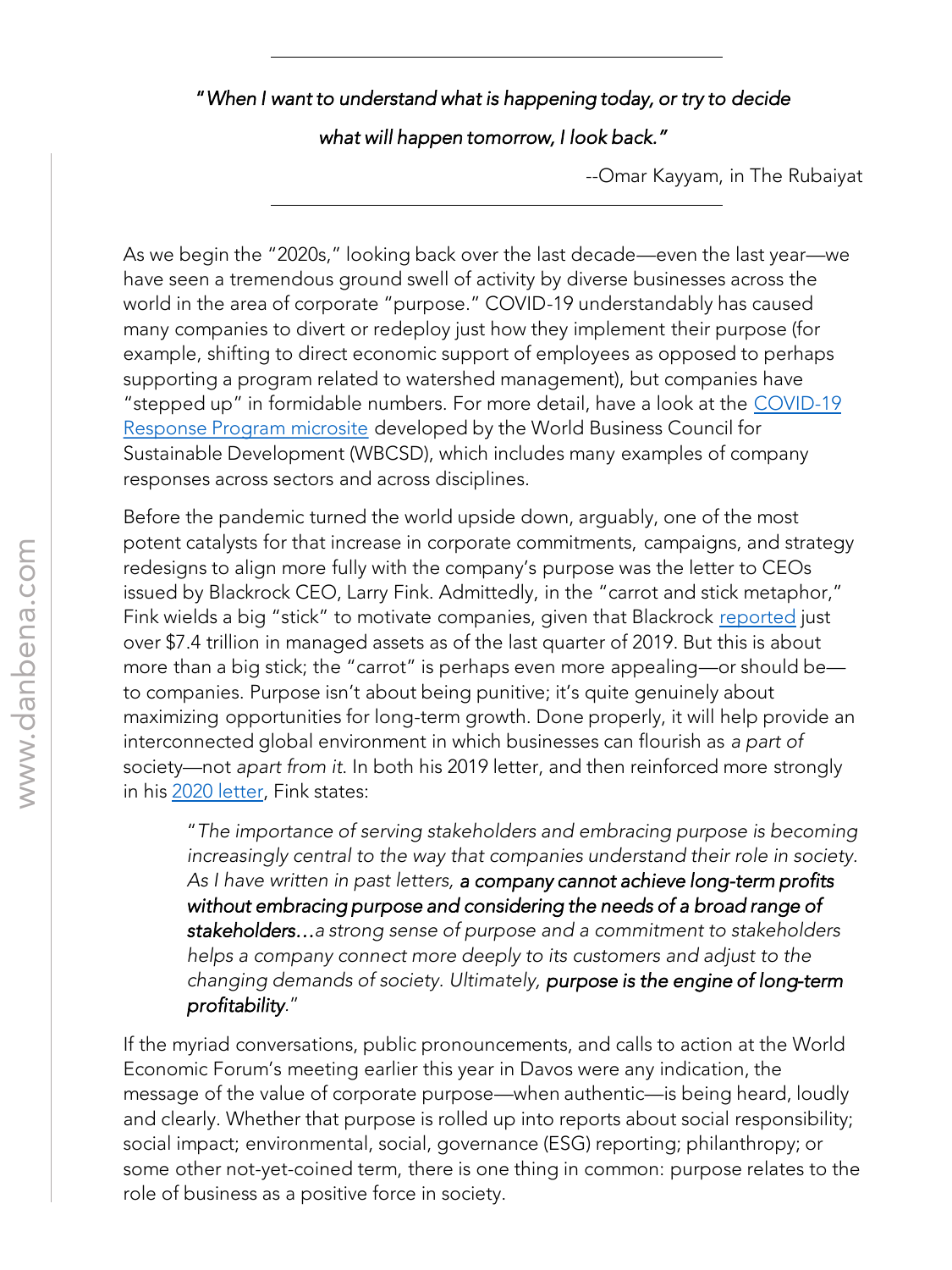The British Academy, in their *[Principles for Purposeful Business](https://www.thebritishacademy.ac.uk/publications/future-of-the-corporation-principles-for-purposeful-business)*, which they describe as an "agenda for business in the 2020s and beyond," suggest that:

*"…corporate purpose identifies how the company assists people, organisations, societies and nations to address the challenges they face, while at the same time avoiding or minimising problems companies might cause and making them more resilient in the process…. In 2019, purposeful business has become more mainstream with commitments by leading investors and companies, and a campaign by the Financial Times. Purposeful businesses will be essential contributors to solving the global challenges of the 21st century, [best expressed in an integrated way by the United Nations Sustainable](https://sustainabledevelopment.un.org/?menu=1300)  Development Goals."*

The world is now five years into the 15-year timeline to achieve the Sustainable Development Goals (SDGs). Unlike their predecessors, the Millennium Development Goals, which were broadly viewed as an agenda *by* governments *for* governments, with little room for—or legitimate engagement of—the private sector, the SDGs have become a truly global platform upon which multiple stakeholders can meet and engage toward common targets. Just a few months ago, DEVEX published a [report](https://pages.devex.com/leading-sdgs), *Leading the Charge on the SDGs: Best Practices for CEOs and Corporate Leaders*, wherein they describe the SDGs as follows:

"*As the primary framework to connect business strategies and operations with development priorities, companies can leverage the SDGs to capitalize on new business opportunities, create jobs, and make positive and demonstrable social and environmental contributions around the world.*"

In fact, the Business and Sustainable Development Commission, in their Better Business, Better World report, suggest that "achieving the SDGs opens up US\$12 trillion of market opportunities [and creates 380 million new jobs by 2030] in the four economic systems of food and agriculture, cities, energy and materials, and health and well-being, which represent around 60 percent of the real economy….The total economic prize from implementing the SDGs could be 2-3 times bigger….Achieving the single goal of gender equity could contribute up to US\$28 trillion to global GDP by 2025."

That same report crisply summarizes the business case for pursuing the SDGs, which is increasingly supported by many studies, as opening new opportunities and significant efficiency gains, driving innovation, and enhancing reputations. The latter, in turn, helps companies attract and retain employees, consumers, B2B customers and investors, and secure their license to operate.

All great news for business, and for society, but are we moving quickly enough, and are we being aggressive enough in our pursuit of corporate purpose?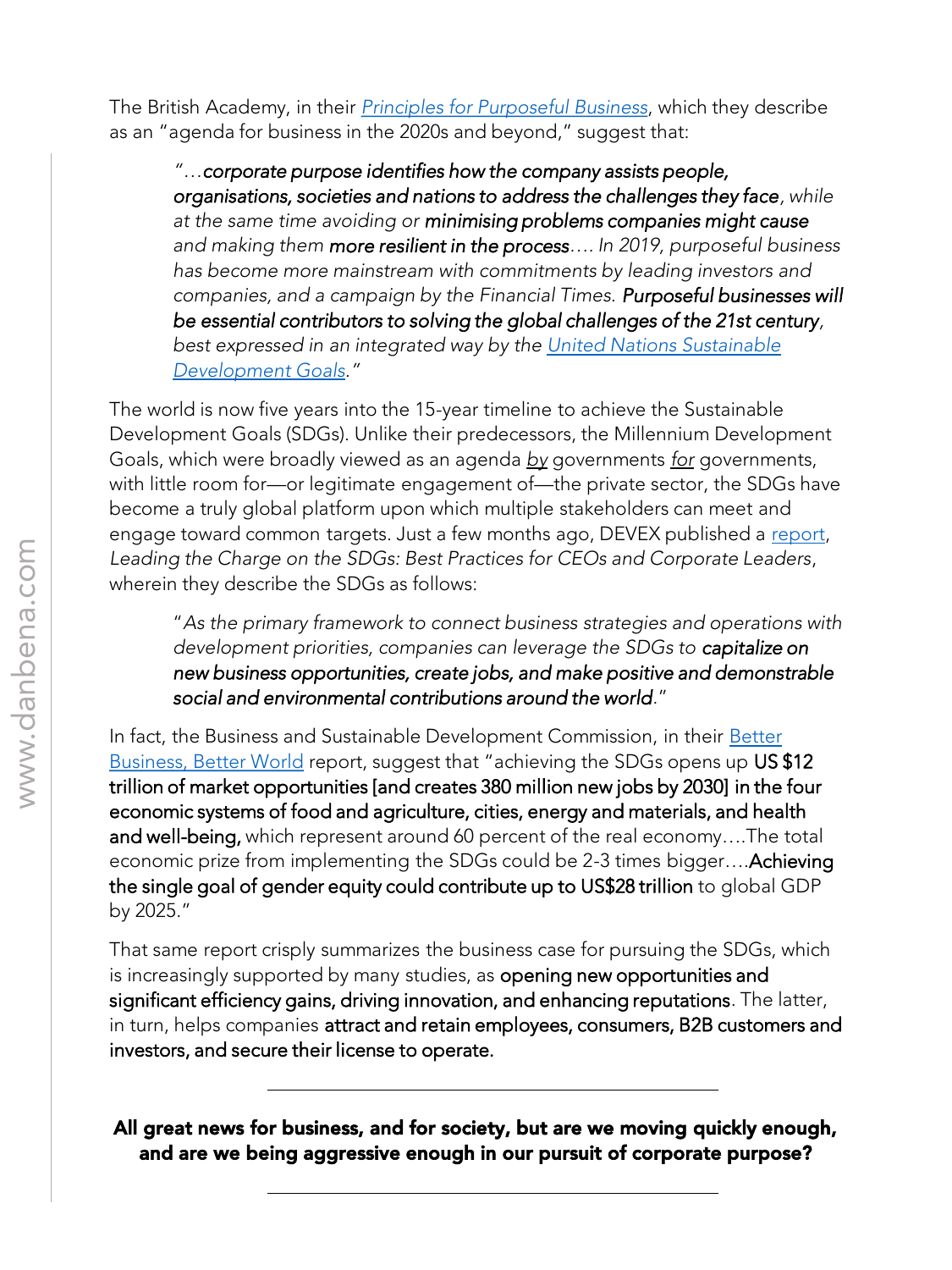We know that the UN Secretary General, in his progress report for the SDGs, opined that:

"*It is abundantly clear that a much deeper, faster and more ambitious response is needed to unleash the social and economic transformation needed to achieve our 2030 goals. From our advances, we know what works…financing; resilience; sustainable and inclusive economies; more effective institutions; local action; better use of data; and harnessing science, technology and innovation with a greater focus on digital transformation."*

Business can bring its expertise to bear in virtually all these areas. But, how, without further fragmenting existing efforts in an already *volatile, uncertain, complex, and ambiguous* (VUCA) world.

How can CEOs use the power of their respective companies to take active stands, not only in advocacy and communications**—**though these are critically important**—**but by embedding increasingly granular, measurable, and transparently reportable metrics into their core business strategies and actions?

The Business Roundtable (BRT), in 2019, published their Statement on [the Purpose of a Corporation, signe](https://opportunity.businessroundtable.org/wp-content/uploads/2019/12/BRT-Statement-on-the-Purpose-of-a-Corporation-with-Signatures.pdf)d by 181 CEOs who committed to lead their companies for the benefit of all stakeholders—customers, employees, suppliers, communities and shareholders. In that Statement (see box to right), those CEO endorsers have aligned, intentionally or not, with "what works" as described by the Secretary General. Make no mistake, this is a significant step for the private sector. Words matter. Commitments matter. But commitments, alone, are not enough, just as CEOs taking stands on issues of social importance are crucial, but which, alone, are not enough.

## From the BRT Statement on the Purpose of a Corporation:

While each of our individual companies serves its own corporate purpose, we share a fundamental commitment to all of our stakeholders. We commit to:

- Delivering value to our customers. We will further the tradition of American companies leading the way in meeting or exceeding customer expectations.
- Investing in our employees. This starts with compensating them fairly and providing important benefits. It also includes supporting them through training and education that help develop new skills for a rapidly changing world. We foster diversity and inclusion, dignity and respect.
- Dealing fairly and ethically with our suppliers. We are dedicated to serving as good partners to the other companies, large and small, that help us meet our missions.
- Supporting the communities in which we work. We respect the people in our communities and protect the environment by embracing sustainable practices across our businesses.
- Generating long-term value for shareholders, who provide the capital that allows companies to invest, grow and innovate.
- We are committed to transparency and effective engagement with shareholders.

The BRT statement, along with the Roundtable's supplemental **Policy Perspectives**, provide a powerful framework upon which to build. For some, however, the BRT statement is viewed as interesting commitments, but lacking the "teeth" (that is, metrics and tangible impact) to demonstrate compliance to those commitments.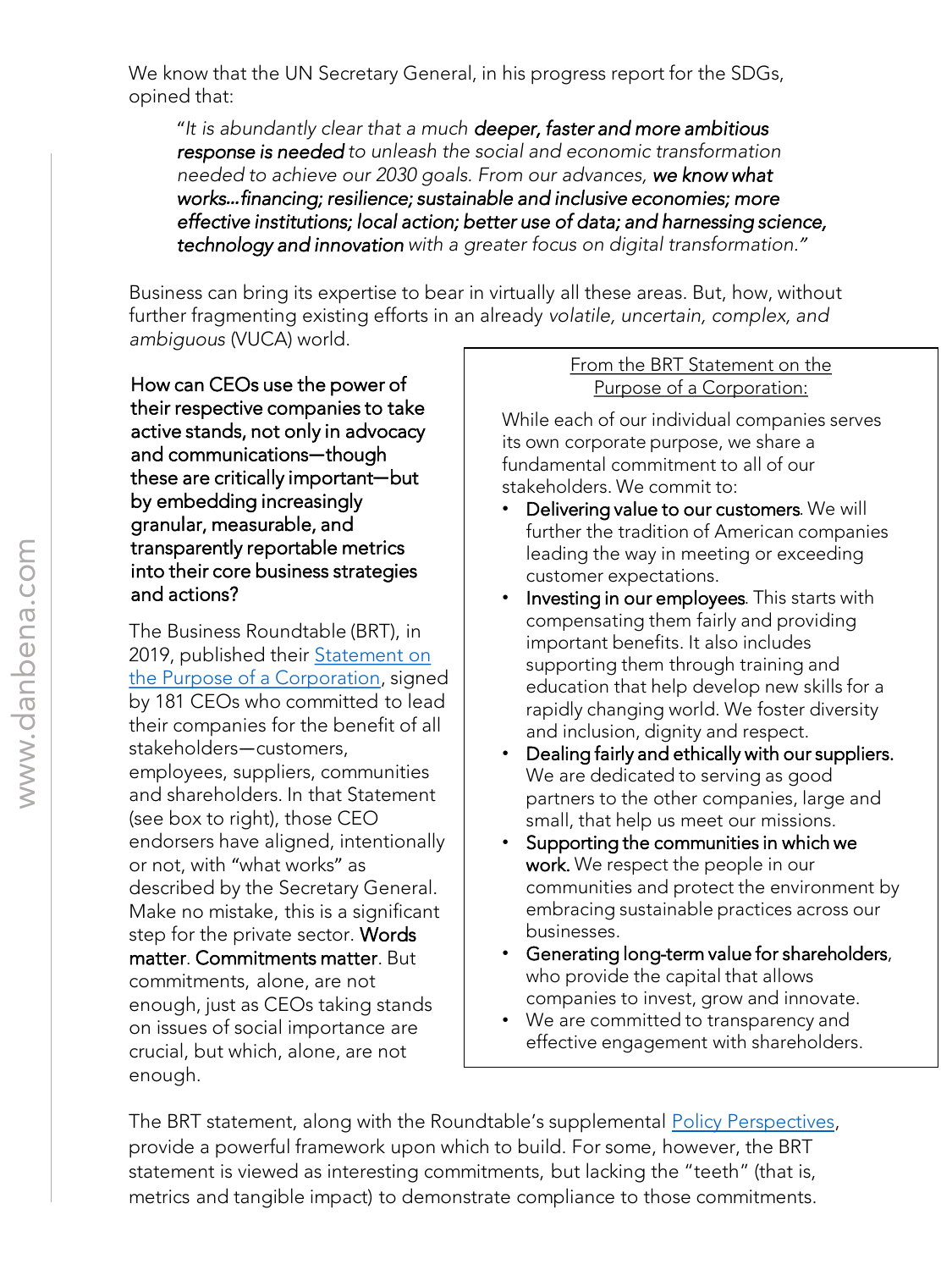A contextual baseline for BRT companies was published in December 2019 by [the Governance and Accountability Institute in their Analysis of the Business](https://www.ga-institute.com/research-reports/resource-papers/gas-analysis-of-the-business-roundtable-companies-esg-reporting-practices-resource-paper.html)  Roundtable Companies' ESG Reporting Practices, asking if BRT companies are "walking the talk." The top-line insights from their inaugural report were as follows:

- 93% of BRT member companies' CEOs (181 of 193) are signatories to the updated statement of corporate purpose (at time of research in November 2019)
- 93% of CEOs of public company members (150 of 160) signed on
- 94% of CEOs of privately-owned company members (31 of 33) signed on
- 85% of CEO signatories' companies (154 of 181) publish sustainability/ESG reports
- 15% of companies are signatories (27 of 181)--but not yet publishing reports

This is a positive result, but one which is largely qualitative. The BRT Statement was reviewed by Tim Mohin, Chief Executive of the Global Reporting Initiative (GRI), developer of the world's most widely used sustainability reporting standards. In his [OpEd](https://timmohin.com/2019/10/if-capitalism-wants-to-match-the-reboot-rhetoric-it-must-become-transparent/), Mohin suggests the following:

*"…[for the BRT Statement] to become reality, more companies must join in a global effort to reboot capitalism. A starting point is full transparency. Like financial statements, companies must publicly state their impacts on people and on the planet. Without full transparency, we cannot align capital to sustainable business practices nor hold companies accountable. Most major companies–such as those in the Business Roundtable–disclose their sustainability impacts. Indeed, 93 per cent of the top 250 global companies by revenue report on sustainability, of which three quarters use the Global Reporting Initiative (GRI) framework. Yet, with the acute problems faced by the world, we need more and better reporting of impacts, from all businesses. Only with universal and high-quality disclosure will we be able to turn words into actions."*

Reinforcing the need for better reporting, the DEVEX report cited earlier included this statement, "Understanding today's emphasis on data and analytics to drive business success, CEOs should implement systems and metrics to track their…social impact performance."

After all, there is wisdom in the old maxim, "you cannot manage what you do not measure." Many organizations over the past several years have suggested various indicators, the Global Reporting Initiative (GRI) being top among them. Myriad measurement and rating schemes exist for a variety of wide-ranging content areas. Many of these, today, have been framed in metrics around Environmental, Social, and Governance practices.